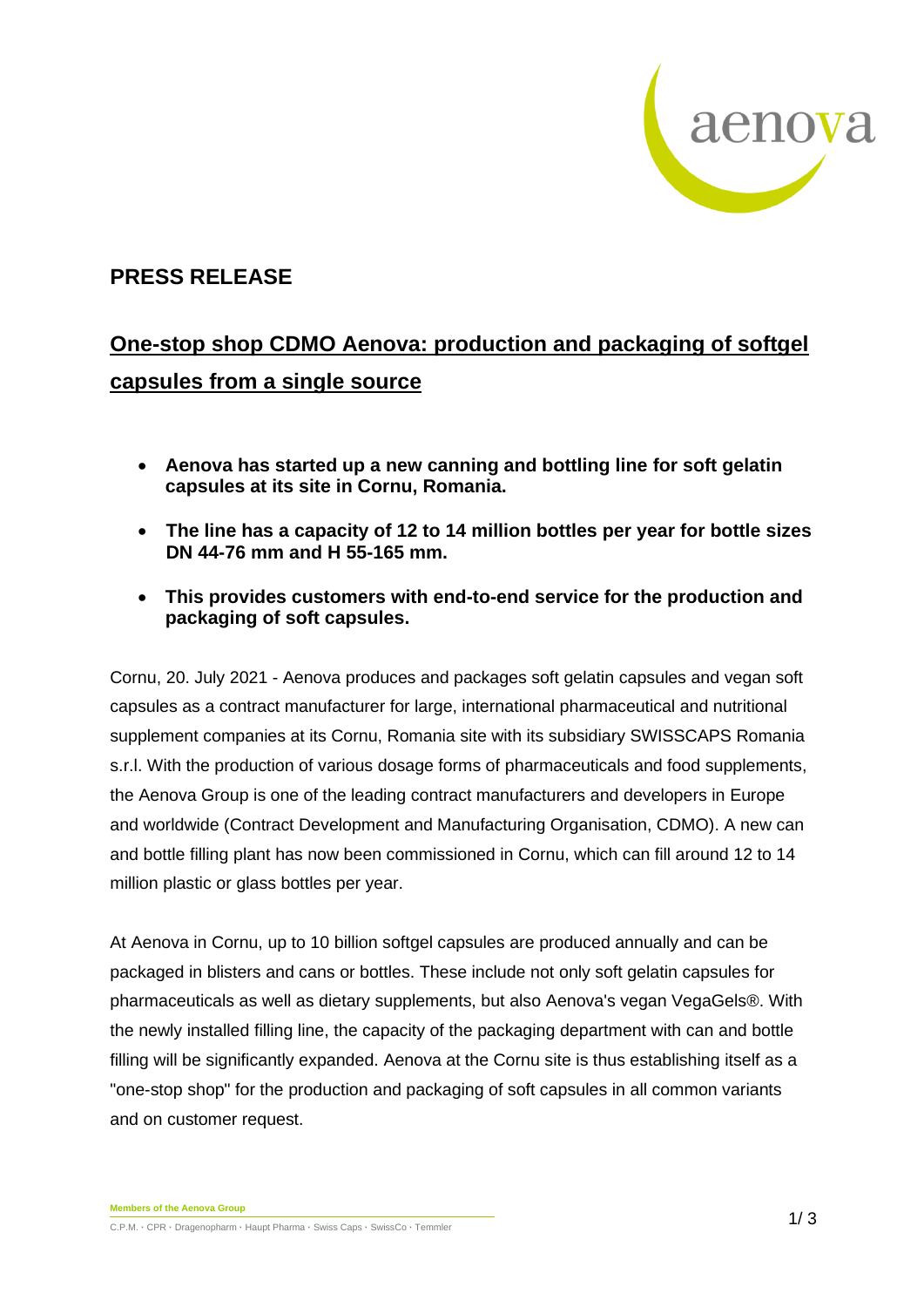

The new line packs in bottles with a diameter of 44 to 76 mm and a height of 55 to 165 mm, made of glass or plastic, with screw cap or so-called press lid. Special bottles can also be filled on request. For secondary packaging, all common variants of cardboard packaging with or without package insert including shrink film packaging and labeling are possible.

"The advantages of the "one-stop shop" for customers are obvious: with a competitive price, customer companies receive production and packaging from a single source, have only one contact person and only one manufacturing plant to qualify and register," explains Michael Ammann, Senior Vice President of the Softgel Capsules Business Unit and Managing Director at the Cornu site. This not only significantly reduces lead time, but also the overall on-time delivery (OTD). OTD at the Aenova site in Cornu is excellent at around 95%. "This means real added value for our customers," sums up Ammann.



*Production and packaging of soft capsules from a single source at the Aenova site in Cornu Romania (Photo: Aenova).*

**Members of the Aenova Group** C.P.M. **·** CPR **·** Dragenopharm **·** Haupt Pharma **·** Swiss Caps **·** SwissCo **·** Temmler 2/ 3